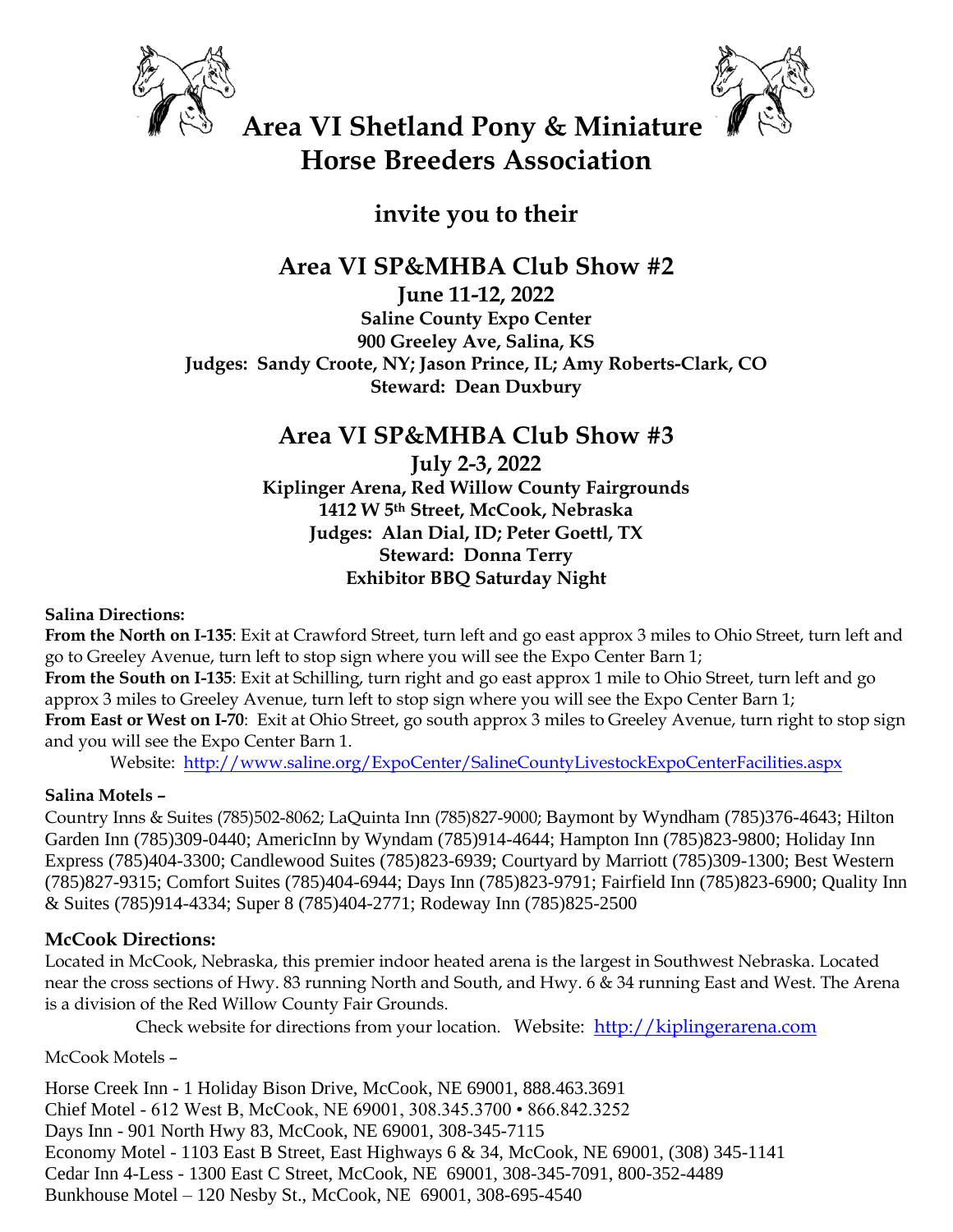#### **Veterinarian:**

Salina –

Kansas State University College of Veterinary Medicine, Equine Medical Center Large Animal Desk - 785/532-5700

#### McCook -

Four Winds Animal Clinic Inc - 308.345.3270 Gillespie Veterinary Service PC - 308.345.6978 Red Willow Animal Clinic PC - 308.345.4143

### **Farrier:**

Salina – Mike Sellers (785) 819-0545; McCook - TBA

#### **SHOW FEES**

Pre-Entry Fees: Flat Fee \$75.00/animal in each division **OR** \$20.00/class (postmarked by closing date) Post Entry Fees: Flat Fee \$85.00/animal in each division **OR** \$25.00/class (postmarked after closing date) Stall Fee: \$45.00 per stall. Early arrival (before noon Friday)/late departure (Monday) additional \$20 per stall Jump Out: \$20.00 per horse (horses must be stalled if staying overnight) Camping: \$25.00 per night with 20A/30A/50A (see map) Stall Barn Hook-ups (110A Only): \$15.00 per night(see map) Shavings: \$7.00 per bag (may bring your own) Office Fee: \$10.00 per animal ASPC/AMHR/ASPR/NSPPR Pre-Entry Deadline – Club Show #2 – May 28; Club Show #3 – June 18

*~ ~ ~ LUNCH WILL BE ANNOUNCED EACH DAY~ ~ ~*

Send completed entry forms, a copy of ASPC/AMHR/ASPR Registration Certificate for each horse/pony. Please copy front and back (if needed) to verify current owner/lessee. **Gelding status must be reflected on the registration certificate for the horse/pony to be shown!** A horse/pony may be entered in all classes in the division for which it is qualified for the flat fee. Entries must be postmarked by closing date to avoid post entry fees. Horses/Ponies entered after closing date will be charged the post entry fee. **All monies and registration certificate copies must accompany entries. Entries received without payment will not be accepted until payment is received, thus being subject to the post entry fee instead of the normal fee**. Previously entered ponies may enter additional classes at the show with no penalty.

**Measuring**: The ASPC/AMHR Steward will be available Friday from 5:00-8:00 pm and Saturday & Sunday as needed to measure ponies/horses. Ponies/horses with Permanent measurement cards previously measured in 2022 and those with Annual measurement cards dated within the last 60 days will **not** be required to measure. Foals will be measured if they do not have a current annual card. **ALL EXHIBITORS MUST CHECK IN WITH THE STEWARD BEFORE SHOW PACKETS WILL BE GIVEN OUT** – bring animal (if needed), registration papers (or photocopy) to measurement location. PAPERS MUST MATCH ENTRIES. When finished with the Steward, take your signed measurement forms to the show office to obtain your show packet. **NO BACK NUMBERS WILL BE GIVEN OUT WITHOUT PROOF OF MEASUREMENT.**

**Health Requirements:** All out-of-state horses/ponies are required to have a negative Coggins test within 365 days and a valid Health Certificate (CVI) dated within 30 days of the show. Foals under 6 months of age are exempt from Coggins test requirements if accompanied by negative tested dam. If a permit for entry is required for movement into the state, the permit number shall be recorded on the CVI. The CVI is valid for no more than one (1) movement into the state, with one (1) copy accompanying the animals to their destination. The Area VI SP&MHBA reserves the right to ask for an on-site Veterinary inspection, at the owner's expense, for any animal appearing to be in poor health.

**Championship/Stake Classes:** Performance Championship/Stake classes must be pre-entered and require an entry fee. Your horse/pony must have also competed in one of the qualifying classes to be eligible for the Championship/Stake class. See the ASPC/AMHR/ASPR Rulebook for qualifying classes.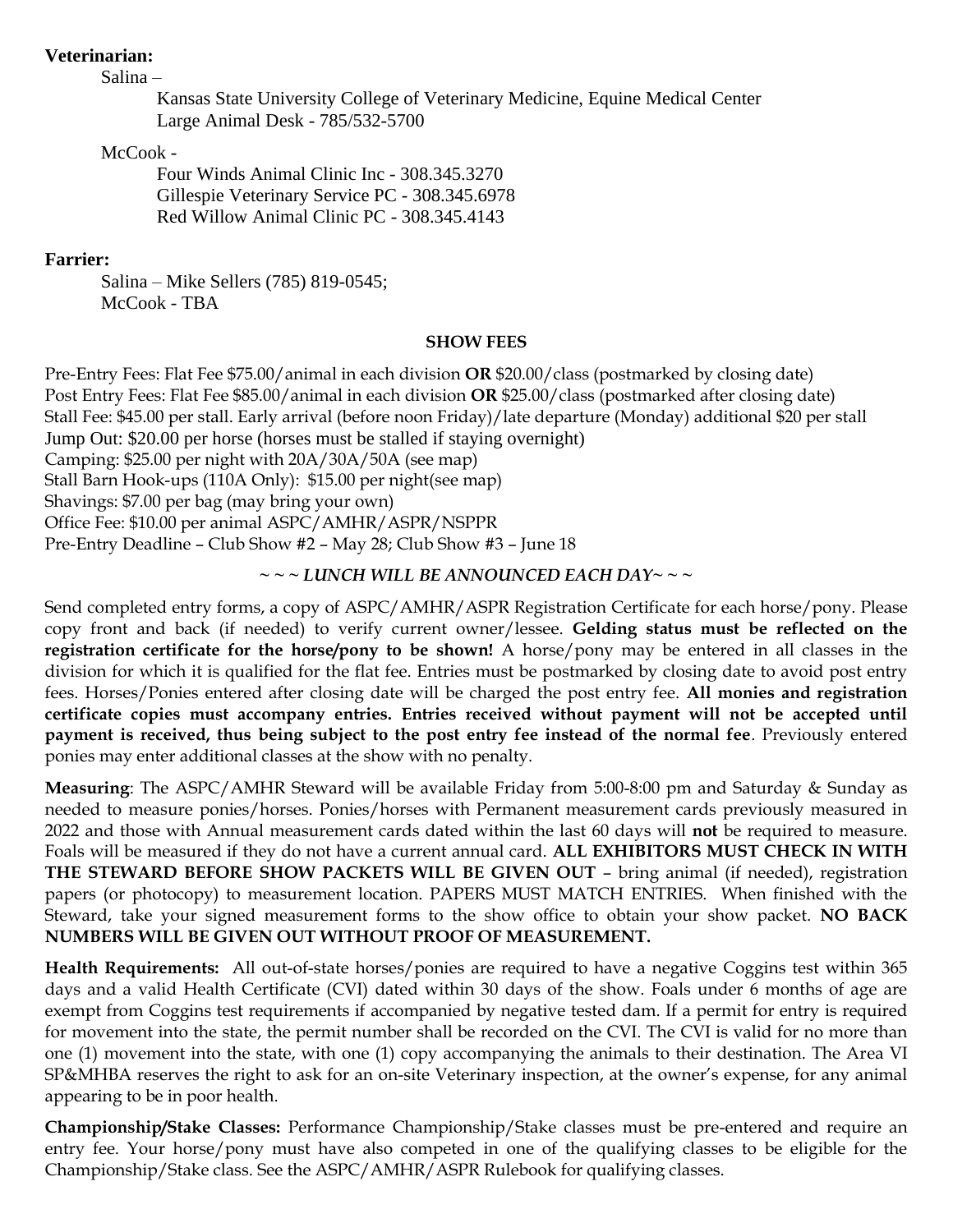**Designated Breaks: All Breaks shown in the show bill will be no more than FIVE (5) MINUTES unless announced as a Lunch Break. These are for the convenience of exhibitors showing multiple animals.**

**Two Minute Gate Call***:* The two minute gate call will be strictly enforced. No refunds will be given for missed classes.

**Tack Changes***:* A tack change, 5 minute maximum, must be requested at the in-gate **at least** one class prior to the class where the tack change is needed.

**Entry Refunds***:* A refund will be given only with a signed veterinary (equine) or doctor (human) certificate stating the exhibitor/horse/pony illness/injury. **THE CERTIFICATE MUST BEGIVEN TO THE SHOW MANAGER/SECRETARY AT TIME OF CHECK IN.** The refund will be for the entry fee(s) for that horse/pony only and will not include any other fees. Stall fees are non-refundable. **EXHIBITORS THAT DO NOT CHECK IN OR CHOOSE NOT TO SHOW HEALTHY HORSES WILL NOT HAVE ANY FEES REFUNDED!** 

**Adds/Scratches***:* It is preferred that all class adds and scratches be done prior to the start of the class, or 10 classes prior to that class if in the first ten classes of the day.

**Stall information:** No more than two animals are allowed per stall. bedding may be purchased with your entries and will be available for purchase on the grounds, or you may bring your own. Stalls will be available for your use from **3 PM Friday through Sunday evening**. **Any animals moving in before that time or staying past Sunday evening must make advanced arrangements with show management and will be charged an additional \$20 per stall fee for each**. Exhibitors are asked to check in at the Show Office or with the Barn Manager to obtain stall assignments before unloading.

**ASPC/AMHR/ASPR Amateur Exhibitors/Leased Horses/Ponies/Youth Exhibitors:** All exhibitors must have an Amateur Card to show in an Amateur class. Cards may be purchased from the ASPC/AMHR office or from the Show Steward. **Current owner/lessee name must be shown on the pony/horse registration certificate to show in an AMHR Amateur class**. A copy of the lease application/agreement is **not** acceptable. Youth exhibitors do not need a Youth Membership Card to show, but must have a Youth membership card to receive points, placings or awards from ASPC/AMHR. Youth Memberships are free from the ASPC/AMHR office or from the Show Steward, and are valid until the Youth turns 18. Helmets are required for all Youth Roadster, all mounted classes, must be ASTM/SEI certified.

**Food Concession:** Will be available on the grounds

**Camping:** Camping costs \$25.00 per night and has 20A/30A/50A available. Any trailer/camper plugged into a barn outlet will be charged \$15/night.

**Awards:** Ribbons will be awarded in each class for 1st–6th place, Grand/Reserve Champions and Driving Stakes Grand/Reserve. All Youth entries will receive a prize. Other awards may be available prior to show date.

*Area VI SP&MHBA Club Show Circuit Awards* – Area VI Club Show Exhibitors and their horses will be eligible for the following year-end High Point awards, sponsored by those listed. Points will be awarded to each exhibitor/horse combination based on the ASPC/AMHR point scale; exhibitors may be eligible with more than one horse; points from all Club Shows will be used to determine winners. Winners will be announced at the Annual Awards Banquet in the Spring.

High Point Youth 12 & Under, Miniature Under – High Point Youth 13-17, Miniature Under – Doug/Cheryl Johnson, RhoDale Family Farm High Point Amateur Miniature Under – High Point Youth 12 & Under, Miniature Over – Doug/Cheryl Johnson, RhoDale Family Farm High Point Youth 13-17, Miniature Over – Howard Franklin, Franklin Custom Saddles High Point Amateur Miniature Over – Kourtney Rayner, Prestige Miniatures & Shetlands High Point Youth Shetland – High Point Amateur Shetland – Bill/Lauralee Cunningham, Vali Mini Ranch

The Area VI SP&MHB Club Shows participates in the ASPC/AMHR Youth High Point Program and the ASPC/AMHR Amateur High Point Program.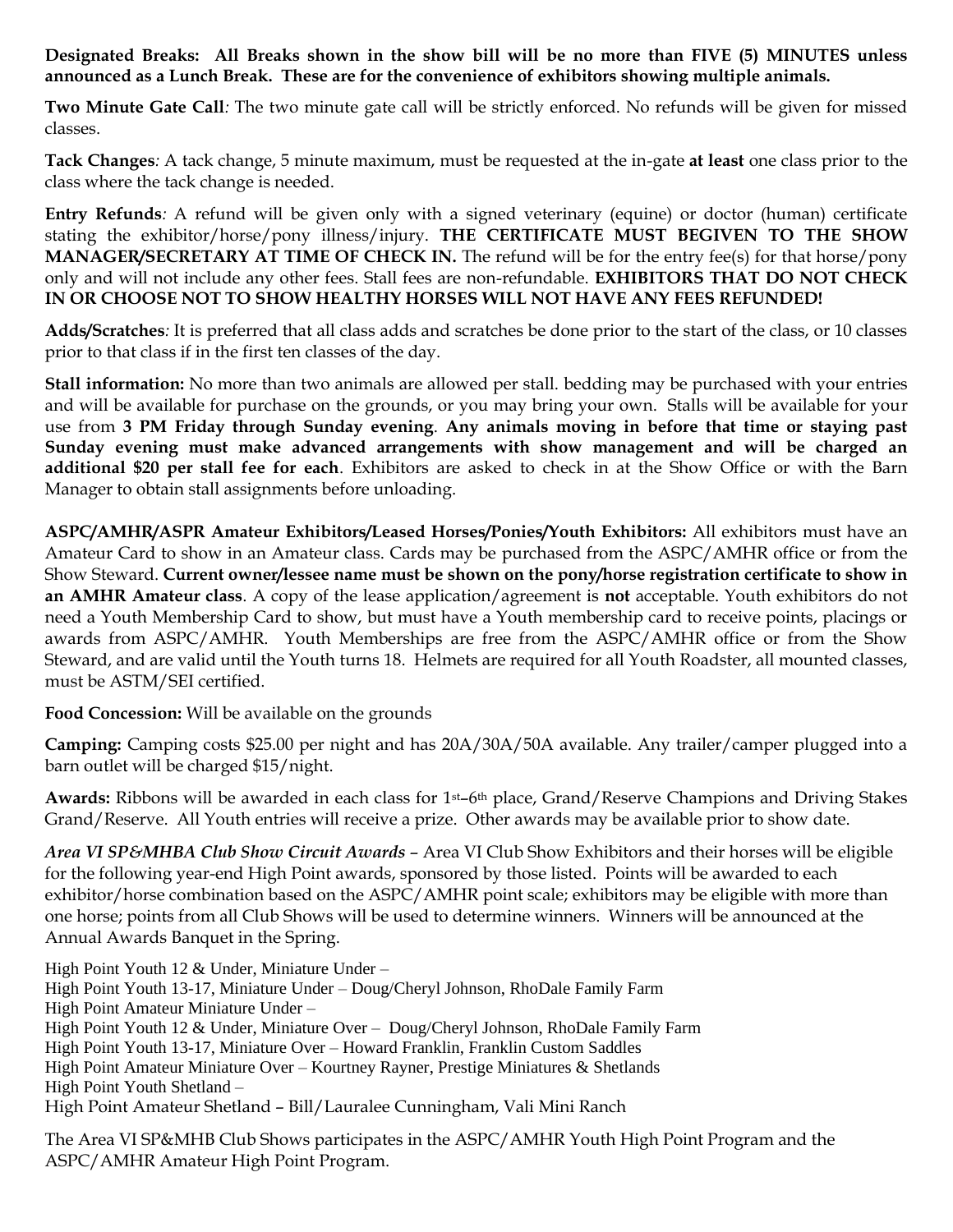**About the Area VI Shetland Pony & Miniature Horse Breeders' Association:** Area VI Shetland Pony & Miniature Horse Breeders Association is a non-profit club encompassing the states of Colorado, Iowa, Kansas, Minnesota, Nebraska, South Dakota, North Dakota, Wyoming, Manitoba & Western Ontario, organized to promote the Shetland Pony and Miniature Horse. We are a recognized club with the American Shetland Pony Club, Inc. and American Miniature Horse Registry. If you are not a current member of our Club, we invite you to join. We hope you enjoy the show and have a fun time. If you are not showing we would like to invite you to come and watch. Please check out our website at [http://www.area6club.com](http://www.area6club.com/) and our Facebook page at <http://www.facebook.com/pages/Area-VI-Shetland-Pony-Miniature-Horse-Breeders-Association/355451981832>

> **Entry Reminder - Did You Include? Copies of your horses/ponies registration papers? Copies of your horses/ponies Measurement Cards? Copies of all Amateur and Youth Cards? Your payment check/money order?**

The Area VI Shetland Pony & Miniature Horse Breeders Association would like to thank all exhibitors for their participation in our show.

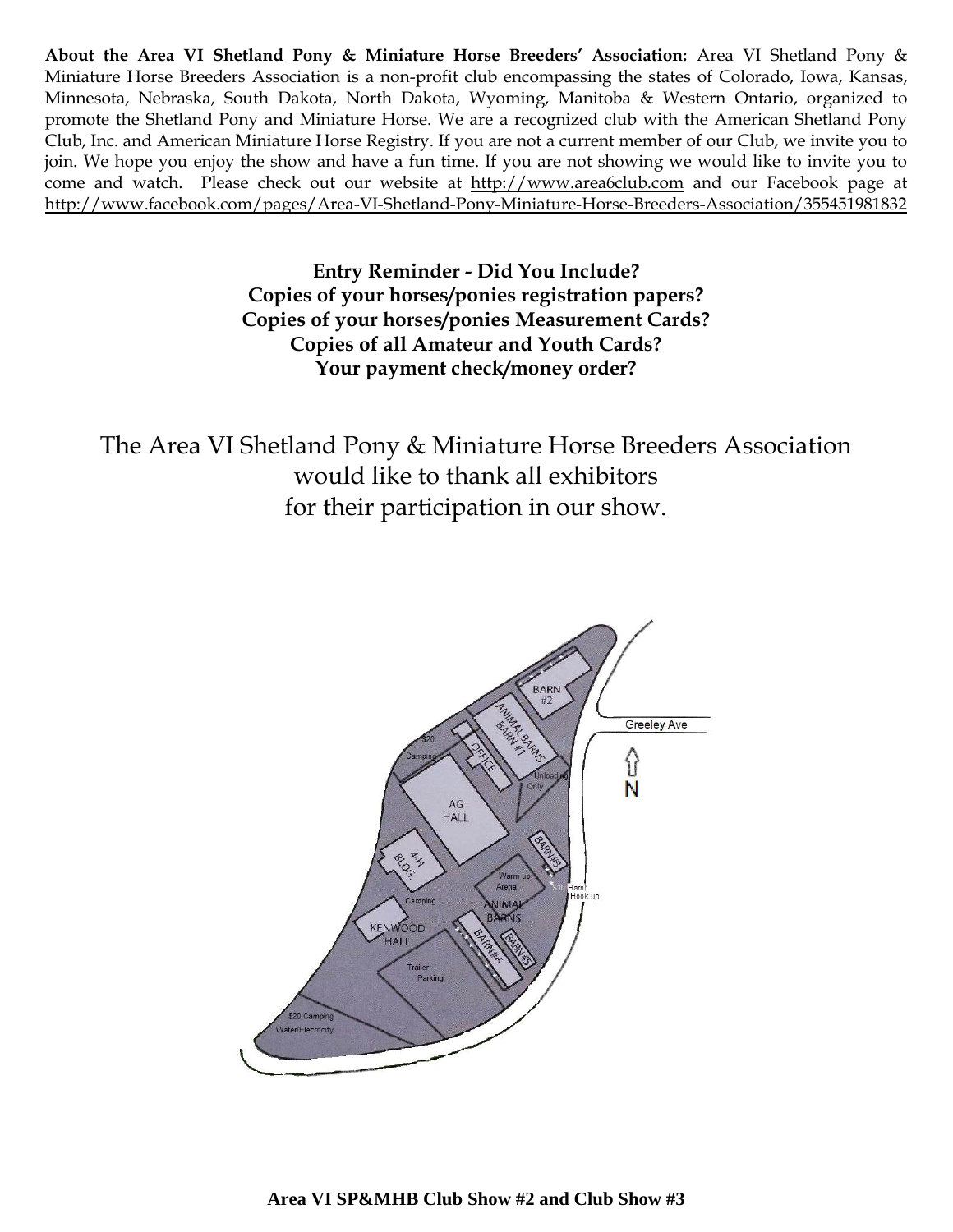# **Entry Form Pre-Entry Deadline – Club Show**  $#2$  **– May 28; Club Show**  $#3$  **– June 18**<br>Entries must be postmarked by **Pre-Entry Deadline** or post entry fees will apply.<br>Form may be copied as needed.

| 1. Animal Name: Circle one) Shetland Miniature ASPR NSPPR (circle one)                                                                                                                                                                                   |  |  |  |  |                                            |
|----------------------------------------------------------------------------------------------------------------------------------------------------------------------------------------------------------------------------------------------------------|--|--|--|--|--------------------------------------------|
|                                                                                                                                                                                                                                                          |  |  |  |  |                                            |
|                                                                                                                                                                                                                                                          |  |  |  |  |                                            |
|                                                                                                                                                                                                                                                          |  |  |  |  |                                            |
|                                                                                                                                                                                                                                                          |  |  |  |  |                                            |
|                                                                                                                                                                                                                                                          |  |  |  |  |                                            |
|                                                                                                                                                                                                                                                          |  |  |  |  |                                            |
| 2. Animal Name: Shetland Miniature ASPR NSPPR (circle one)                                                                                                                                                                                               |  |  |  |  |                                            |
|                                                                                                                                                                                                                                                          |  |  |  |  |                                            |
|                                                                                                                                                                                                                                                          |  |  |  |  |                                            |
|                                                                                                                                                                                                                                                          |  |  |  |  |                                            |
|                                                                                                                                                                                                                                                          |  |  |  |  |                                            |
|                                                                                                                                                                                                                                                          |  |  |  |  |                                            |
|                                                                                                                                                                                                                                                          |  |  |  |  |                                            |
|                                                                                                                                                                                                                                                          |  |  |  |  |                                            |
|                                                                                                                                                                                                                                                          |  |  |  |  |                                            |
|                                                                                                                                                                                                                                                          |  |  |  |  |                                            |
|                                                                                                                                                                                                                                                          |  |  |  |  |                                            |
|                                                                                                                                                                                                                                                          |  |  |  |  |                                            |
|                                                                                                                                                                                                                                                          |  |  |  |  |                                            |
|                                                                                                                                                                                                                                                          |  |  |  |  |                                            |
|                                                                                                                                                                                                                                                          |  |  |  |  |                                            |
|                                                                                                                                                                                                                                                          |  |  |  |  |                                            |
|                                                                                                                                                                                                                                                          |  |  |  |  |                                            |
|                                                                                                                                                                                                                                                          |  |  |  |  |                                            |
|                                                                                                                                                                                                                                                          |  |  |  |  |                                            |
|                                                                                                                                                                                                                                                          |  |  |  |  |                                            |
| Class #: $\qquad \qquad / \qquad \qquad / \qquad \qquad / \qquad \qquad / \qquad \qquad / \qquad \qquad / \qquad \qquad / \qquad \qquad / \qquad \qquad / \qquad \qquad / \qquad \qquad / \qquad \qquad / \qquad \qquad / \qquad \qquad / \qquad \qquad$ |  |  |  |  |                                            |
|                                                                                                                                                                                                                                                          |  |  |  |  |                                            |
|                                                                                                                                                                                                                                                          |  |  |  |  | Shetland Miniature ASPR NSPPR (circle one) |
|                                                                                                                                                                                                                                                          |  |  |  |  |                                            |
|                                                                                                                                                                                                                                                          |  |  |  |  |                                            |
| Class #: $\frac{1}{2}$ $\frac{1}{2}$ $\frac{1}{2}$ $\frac{1}{2}$ $\frac{1}{2}$ $\frac{1}{2}$ $\frac{1}{2}$ $\frac{1}{2}$ $\frac{1}{2}$ $\frac{1}{2}$                                                                                                     |  |  |  |  |                                            |
|                                                                                                                                                                                                                                                          |  |  |  |  |                                            |
|                                                                                                                                                                                                                                                          |  |  |  |  |                                            |
|                                                                                                                                                                                                                                                          |  |  |  |  |                                            |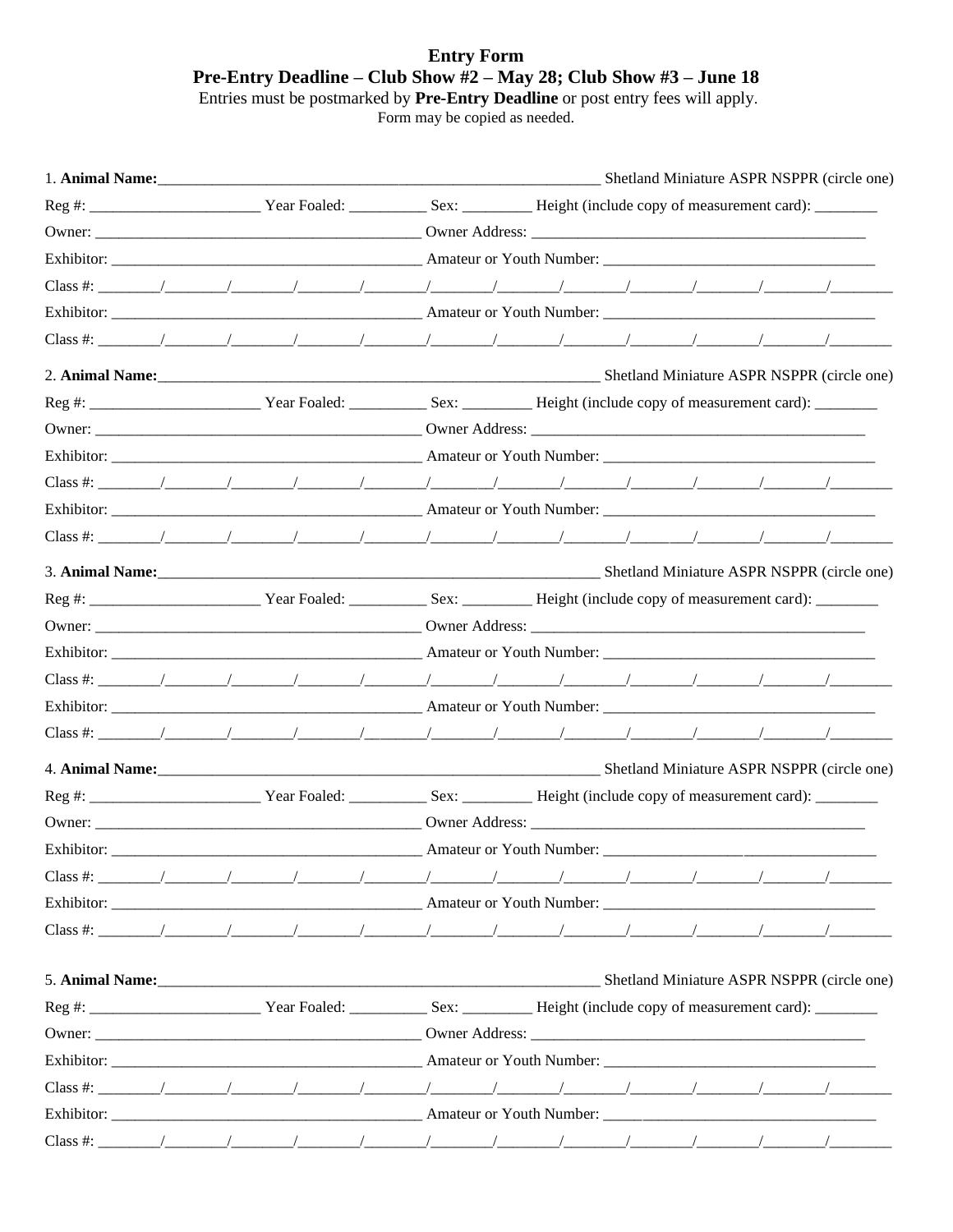## **2022 Area VI SP&MHBA Club Show Fees**

| # of Halter/Performance classes @ \$20.00 per class = $\$                                                       |
|-----------------------------------------------------------------------------------------------------------------|
| # of Halter/Performance classes $\omega$ \$25.00 per class after closing date = \$                              |
| # $\omega$ \$75.00 flat fee horse/pony (15 class limit) before closing date = \$                                |
| # @ \$85.00 flat fee horse/pony (15 class limit) after closing date = $\frac{1}{2}$                             |
| # classes flat fee horse/pony over 15 $\omega$ \$10.00 per class = \$                                           |
| # Stall Fees $\omega$ \$45.00 per stall = \$                                                                    |
| # Early Arrival/Late Departure Stall Fees @ \$20.00 per stall $=\$ \$                                           |
| # Bags Shavings @ \$7.00 per bag = \$                                                                           |
| # Jump Out $\circ$ \$20.00 each = \$____________ (horses MUST be stalled if staying overnight)                  |
|                                                                                                                 |
| # Barn Hook up (110A only) @ \$15.00 each = \$____________ Friday _______ Saturday ______ Sunday ____ (see map) |
| # Office Fees $\circledcirc$ \$10.00 per horse/pony = \$                                                        |
| Donation to the Area VI SP&MHBA Youth Scholarship Fund = $\frac{1}{2}$                                          |
|                                                                                                                 |

**Total Enclosed: = \$\_\_\_\_\_\_\_\_\_\_\_\_\_\_\_\_\_**

**Make checks payable to: Area VI SP&MHBA**

**Mail entries to: Heather Franklin, 911 N Tressin Rd, Salina, KS 67401**

**Checks returned for any reason will be charged a \$30 fee and must be replaced by certified check, cash or money order.**

**Statement of Responsibility and Liability:** This show is approved by and conducted under ASPC/AMHR rules and is open only to ponies and horses registered with, or recognized by the ASPC/AMHR unless otherwise stated. By entering this event, I hereby agree to abide, and be bound by all ASPC/AMHR rules and regulations. I also agree to hold harmless the management and sponsors of the show from all liability in case of accident, theft, injuries or loss, either to myself or persons with me, or to any animal in my care, custody or control in any way associated with my participation in this event.

| Owner/Trainer                                                                                                                                                                                                                 |                                                  |
|-------------------------------------------------------------------------------------------------------------------------------------------------------------------------------------------------------------------------------|--------------------------------------------------|
| Name: Name and the second contract of the second contract of the second contract of the second contract of the second contract of the second contract of the second contract of the second contract of the second contract of | $\begin{array}{c} \text{Telephone:} \end{array}$ |
|                                                                                                                                                                                                                               | Address: City/State/Zip: City/State/Zip:         |
| Signature:                                                                                                                                                                                                                    |                                                  |
| Parent or Guardian Must Sign if Exhibitor is under 18. (This agreement must be signed before participation in event.)                                                                                                         |                                                  |
| Email                                                                                                                                                                                                                         |                                                  |
|                                                                                                                                                                                                                               |                                                  |
| Please stall with:                                                                                                                                                                                                            |                                                  |

Please remember to enclose the following:

**Copies of all Registration Papers Copies of all Youth and/or Amateur Cards Copies of all current 60 day or Permanent Measurement Cards Your Payment**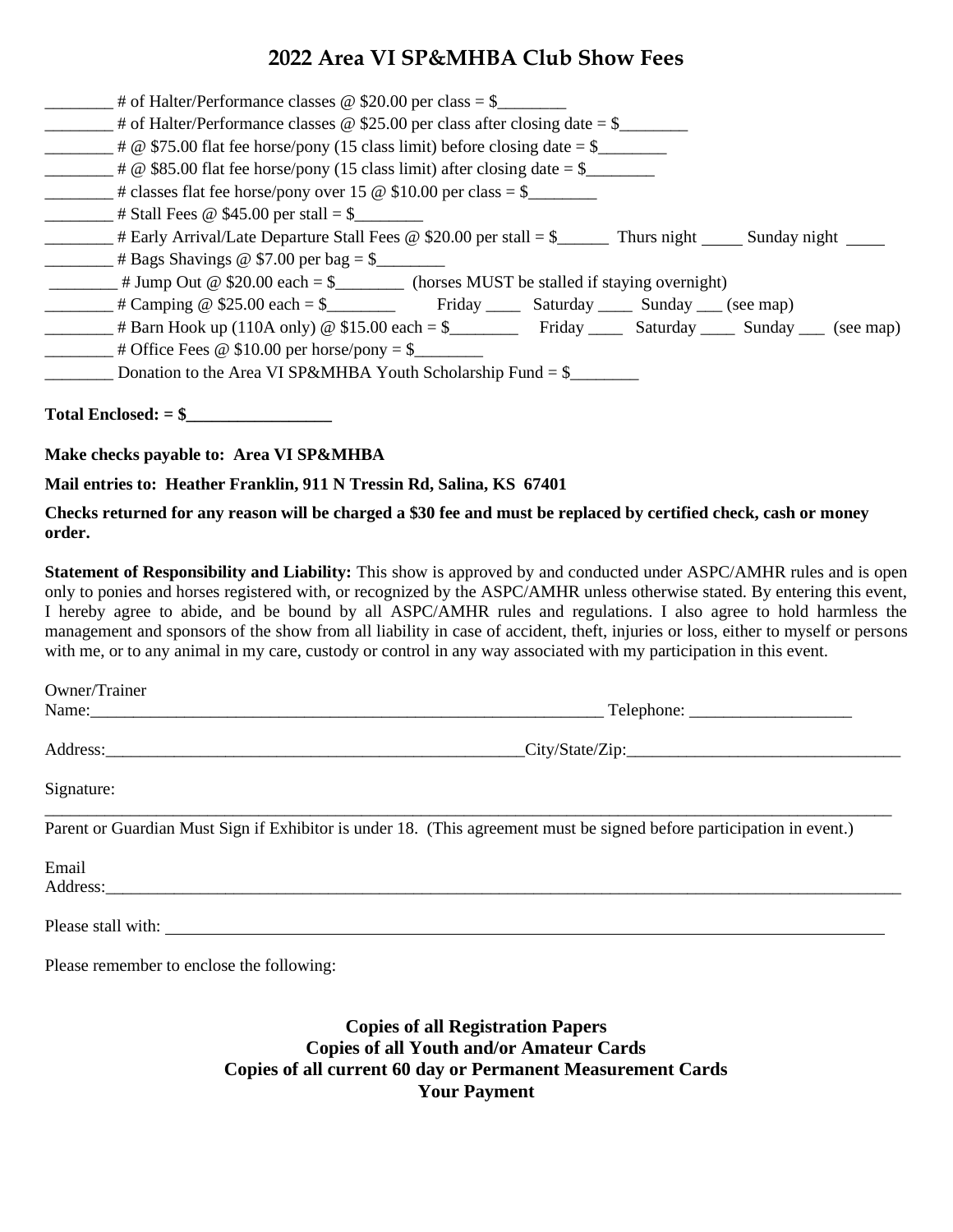## **2022 Class List Area VI SP&MHBA Club Show #2 and Club Show #3 ASPC/AMHR/ASPR/NSPPR**

#### **Saturday – 8:00 am**

- **1.** AMHR (1313) Open Halter Obstacle Under
- **2.** AMHR (1338) Amateur Halter Obstacle Under
- **3.** AMHR (1314) Youth Halter Obstacle Under
- **4.** AMHR (1413) Open Halter Obstacle Over
- **5.** AMHR (1434) Amateur Halter Obstacle Over
- **6.** AMHR (1414) Youth Halter Obstacle Over
- **7.** AMHR (1521) COOL Halter Obst–M/G Any Age–38''&U
- **8.** Classic (320) Halter Obstacle 46" & Under
- **9.** Classic (349) Amateur Halter Obstacle 46" & Under
- **10.** Classic (354) Youth Halter Obstacle
- **11.** AMHR (1327) Open Obstacle Driving Under
- **12.** AMHR (1339) Amateur Obstacle Driving Under
- **13.** AMHR (1328) Youth Obstacle Driving Under
- **14.** AMHR (1431) Open Obstacle Driving Over
- **15.** AMHR (1435) Amateur Obstacle Driving Over
- **16.** AMHR (1432) Youth Obstacle Driving Over
- **17.** AMHR (1520) COOL Drivg Obst–M/G Any Age–38"&U
- **18.** Classic (308) Pleasure Obstacle Driving 46" & Under
- **19.** Classic (366) Amateur Obstacle Driving 46" & Under
- **20.** Classic (367) Youth Obstacle Driving 46" & Under
- **21.** Classic (313) Precision Driving 46" & Under
- **22.** AMHR (1560) Precision Driving 38" & Under
- **23.** Classic (341) Carriage Driving Cones–46"& U
- **24.** AMHR (1563) Carriage Driving Cones–38"& Under

\*\*\*\*5 Minute Break\*\*\*\*

- **25.** AMHR (1144) Amateur Showmanship Under
- **26.** AMHR (1142) Youth Showmanship-Age 13 to 17 Yrs-U
- **27.** AMHR (1143) Youth Showmanship Age 12 & U U
- **28.** AMHR (1101) Model Stallion 2 years & Older-Under
- **29.** AMHR (1112) Amateur Halter Stallion-Under
- **30.** AMHR (1105) Aged Stallion-3 Years Old & Older-30"&U
- **31.** AMHR (1104) Aged Stallion-3 Yrs & Older-Over 30"-32"
- **32.** AMHR (1103) Aged Stallion-3 Yrs & Older-Over 32"-34"
- **33.** AMHR (1106) Stallion Senior Champion & Reserve U
- **34.** AMHR (1107) 2 Years Old Stallion 33" & Under
- **35.** AMHR (1108) Yearling Stallion 32" & Under
- **36.** AMHR (1109) Stallion Foal of Current Year 30" & U
- **37.** AMHR (1110) Stallion Junior Champion & Reserve U
- **38.** AMHR (1111) Stallion Grand Champion & Reserve U
- **39.** AMHR (1574) Western Stock Halter Stallion 34" & U
- **40.** AMHR (1168) Stallion Own/Bred/Shown By Exhibitor–U
- **41.** AMHR (1113) Model Gelding-2 Years Old & Older-U
- **42.** AMHR (1123) Amateur Halter Gelding-Under
- **43.** AMHR (1145) Youth Halter Gelding -Under
- **44.** AMHR (1116) Aged Gelding 3 Years & Older 32" & U
- **45.** AMHR (1115) Aged Gelding-3 Yrs & Older–over 32"-34"
- **46.** AMHR (1117) Gelding Senior Champ & Reserve U
- **47.** AMHR (1118) Gelding 2 Years Old 33" & Under
- **48.** AMHR (1119) Gelding Yearling 32" & Under
- **49.** AMHR (1120) Gelding Foal of Current Year 30" & U
- **50.** AMHR (1121) Gelding Junior Champion & Reserve U
- **51.** AMHR (1122) Gelding Grand Champion & Reserve U
- **52.** AMHR (1572) Western Stock Halter Gelding– 34" & U
- **53.** AMHR (1170) Gelding Own/Bred/Shown By Exhibitor–U
- **54.** AMHR (1136) Solid Color Stallion/Gelding 34" & U
- **55.** AMHR (1138) Multi Color Stallion/Gelding 34" & U

#### \*\*\*\*5 Minute Break\*\*\*\*

- **56.** AMHR (1124) Model Mare-2 Years Old & Older-U
- **57.** AMHR (1135) Amateur Halter Mare 34" & Under
- **58.** AMHR (1146) Youth Halter Mare Under
- **59.** AMHR (1128) Aged Mare-3 Yrs Old & Older 30" & U
- **60.** AMHR (1127) Aged Mare-3 Yrs & Older-Over 30" to 32"
- **61.** AMHR (1126) Aged Mare-3 Yrs & Older-Over 32" to 34"
- **62.** AMHR (1129) Mare Senior Champion & Reserve U
- **63.** AMHR (1130) Mare 2 Years Old 33" & Under
- **64.** AMHR (1131) Mare Yearling 32" & Under
- **65.** AMHR (1132) Mare Foal of Current Year 30" & Under
- **66.** AMHR (1133) Mare Junior Champion & Reserve-33" & U
- **67.** AMHR (1134) Mare Grand Champion & Reserve Under
- **68.** AMHR (1570) Western Stock Halter Mare 34" & Under
- **69.** AMHR (1576) Western Stock Halter Grand Champ & Res – S/G/M – 34" & Under
- **70.** AMHR (1586) Amat Western Stock Halter S/G/M–34"&U
- **71.** AMHR (1169) Mare Owned/Bred/Shown By Exhibitor-U
- **72.** AMHR (1137) Solid Color Mare Under
- **73.** AMHR (1139) Multi Color Mare Under

#### \*\*\*\*5 Minute Break\*\*\*\*

- **74.** AMHR (1504) Single Draft Driving 38" & Under
- **75.** AMHR (1526) Draft Harness Cart Single Stake 38" & U
- **76.** Foundation (237) Model Stallion-42" & Under
- **77.** Foundation (287) Amat Stallion–Owned/Shown, 42" & U
- **78.** Foundation (238) Sr Stallion 3 Yrs Old & Older-42"& U
- **79.** Foundation (249) Stallion Sr Champion & Res 42" & U
- **80.** Foundation (250) 2 Years Old Stallion 41" & Under
- **81.** Foundation (251) Yearling Stallion 40" & Under
- **82.** Foundation (252) Stallion Foal of Current Year 38" & U
- **83.** Foundation (253) Stallion Junior Champ & Res 41"&U
- **84.** Foundation (240) Stallion Grand Champ & Res-42" & U
- **85.** Foundation (284) Stallion Own/Bred/Shown by Exhibitor
- **86.** Classic (101) Model Stallion-2 Yrs Old & Older-46"&U
- **87.** Classic (202) Stallion 3 & Older 42" & Under
- **88.** Classic (204) Stallion Sr. Champion & Res. -42" & Under
- **89.** Classic (206) Stallion 2 Years Old 41" & Under
- **90.** Classic (208) Stallion 1 Year Old 40" & Under

**96.** Classic (201) Stallion 3 & Older - Over 42" - 46"

- **91.** Classic (106) Stallion Foal of Current Year –40" & Under
- **92.** Classic (210) Stallion Junior Champion & Res-41"&Under
- **93.** Classic (212) Stallion Grand Champion & Res 42" & U
- **94.** Classic (501) Open Single Draft Harness 46" & Under
- **95.** Classic (514) Single Draft Harness Stake–46" & Under

**97.** Classic (203) Stallion Sr. Champion & Res- Over 42"- 46" **98.** Classic (205) Stallion 2 Years Old - Over 41" - 44.5" **99.** Classic (207) Stallion 1 Year Old - Over 40" - 43"

**100.** Classic (209) Stallion Jr. Champion & Res-Over 40"-44.5" **101.** Classic (211) Stallion Grand Champ & Res-Over 42"-46" **102.** Classic (147) Stallion Amateur Owned/Shown -46" & U **103.** Classic (142) Stallion O/B/S by Exhibitor, 46" & Under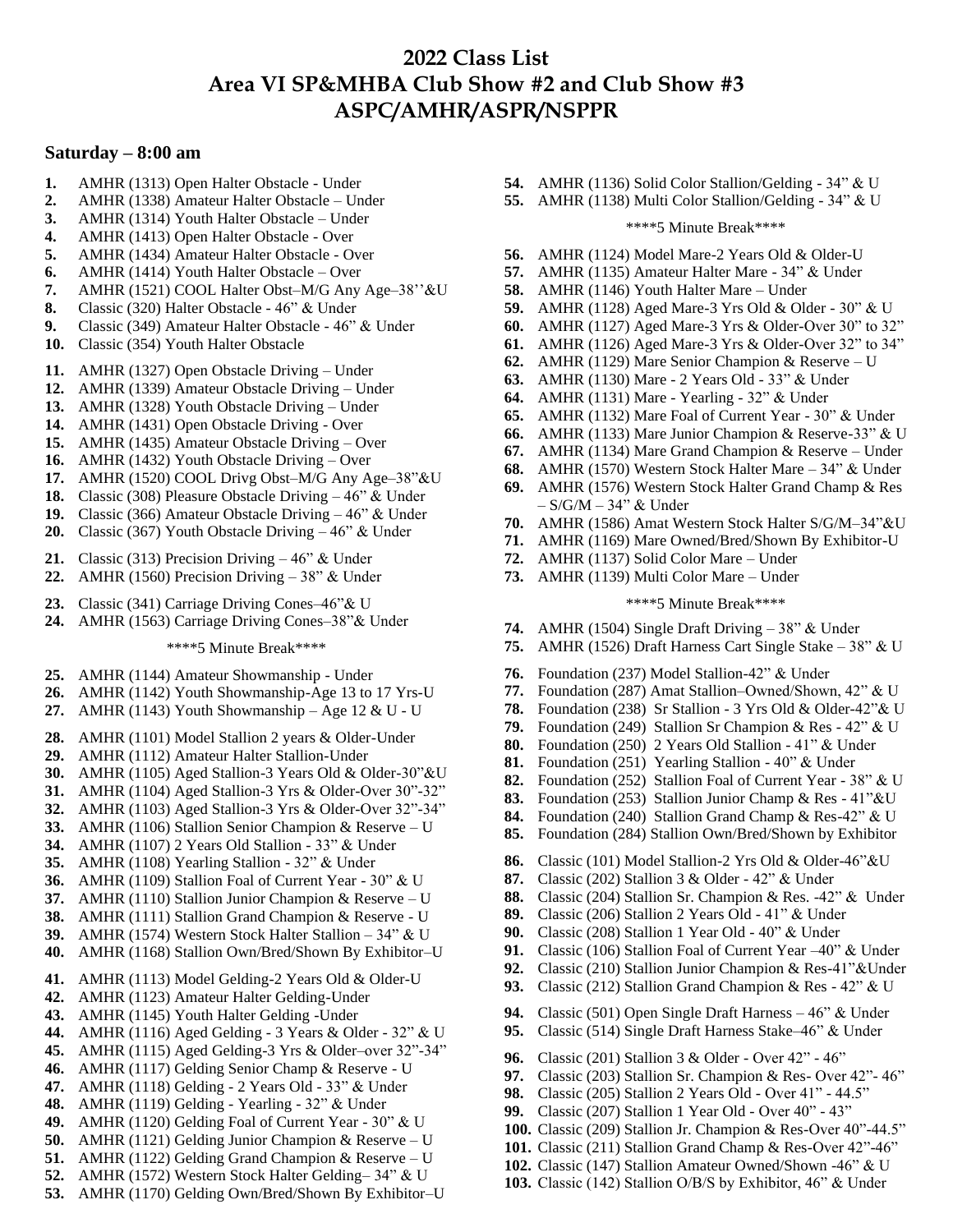- **104.** Modern (601) Model Stallion-2 Years & Older 46" & U
- **105.** Modern (604) Stallion 3 Years Old & Older-46" & Under
- **106.** Modern (613) Stallion Sr Champ & Res 46" & Under
- **107.** Modern (608) Stallion 2 Years Old-44.5 " & Under
- **108.** Modern (610) Stallion 1 Year Old-43" & Under
- **109.** Modern (706) Stallion Foal of Current Year
- **110.** Modern (615) Stallion Jr Champ & Res 44.5" & Under
- **111.** Modern (617) Grand Champ & Reserve Stallion-46" & U
- **112.** Modern Pleasure (720) Pony Amateur Stallion-46" & U
- **113.** Modern Pleasure (652) Stallion, Any Age, 46" & U
- **114.** ASPR (1068) Halter Stallion, Any Age
- **115.** Foundation (245) Model Gelding-42" & Under
- **116.** Foundation (289)Gelding Amateur Owned/Shown–42"&U
- **117.** Foundation (270) Youth Gelding 42" & Under
- **118.** Foundation (246) Senior Gelding 3 Yrs & Older-42"& U
- **119.** Foundation (259) Gelding Sr Champion & Res-42"&U
- **120.** Foundation (260) 2 Years Old Gelding 41" & Under
- **121.** Foundation (261) Yearling Gelding 40" & Under
- **122.** Foundation (262) Gelding Foal of Current Year 38" & U
- **123.** Foundation (263) Gelding Jr Champion & Reserve-41"&U
- **124.** Foundation (248) Gelding Grand Champ & Res-42"&U
- **125.** Foundation (285) Gelding Own/Bred/Shown by Exhibitor
- **126.** Classic (143) Model Gelding-2 Yrs Old & Older-46" & U
- **127.** Classic (226) Gelding 3 & Older 42" & Under
- **128.** Classic (228) Gelding Sr Champion & Res-42" & Under
- **129.** Classic (230) Gelding 2 Years Old 41" & Under
- **130.** Classic (232) Gelding 1 Year Old 40" & Under
- **131.** Classic (157) Gelding Foal of Current Year –40" & Under
- **132.** Classic (234) Gelding Jr Champion & Res 41" & Under
- **133.** Classic (236) Gelding Grand Champ & Res 42" & Under

**134.** Classic (225) Gelding 3 & Older - Over 42"- 46"

- **135.** Classic (227) Gelding Sr Champion & Res-Over 42"-46"
- **136.** Classic (229) Gelding 2 Years Old Over 41" 44.5"
- **137.** Classic (231) Gelding 1 Year Old Over 40" 43"
- **138.** Classic (233) Gelding Jr Champion & Res-Over 40"-44.5"
- **139.** Classic (235) Gelding Grand Champ & Res-Over 42"- 46"
- **140.** Classic (149) Gelding Amateur Owned/Shown- 46"& U
- **141.** Classic (140) Gelding O/B/S by Exhibitor, 46" & U
- **142.** Classic (156-1) Youth Halter Gelding -46"&U 17 & U
- **143.** Modern (651) Gelding,Any Age-Owned/Shown by Amat
- **144.** Modern (643) Gelding Any Age, 46" & Under
- **145.** Modern (650) Grand Champion & Reserve 46" & Under
- **146.** Modern (662) Youth Halter M/G-46" & U, 17 & Under
- **147.** Modern Pleasure (721) Pony Amateur Gelding-46" & U
- **148.** Modern Pleasure (723) Youth Halter Gelding-46" & U
- **149.** Modern Pleasure (655) Gelding, Any Age, 46" & U
- **150.** NSPPR (1621) Performance Halter, Any Age, Any Sex

\*\*\*\* Lunch Break \*\*\*\*

**151.** AMHR (1516) 2-Horse Draft Driving Team-38" & U **152.** Classic (516) 2-Pony Hitch Draft Harness-46"&U

#### **Sunday – 8:00 am**

**201.** AMHR (1433) Liberty - Over **202.** Modern (851) Liberty **203.** Classic (322) Liberty **204.** ASPR (1044) Liberty

- **153.** AMHR (1539) Youth Costume Individual 38" & Under
- **154.** AMHR (1513) Lead Line 38" & Under
- **155.** AMHR (1537) Adult Costume Individual 38" & Under
- **156.** AMHR (1536) Adult Costume, Group, 38 & Under
- **157.** AMHR (1541) Amateur Costume Individual  $-38$ " & U
- **158.** NSPPR (1623) Walk and Trot
- **159.** NSPPR (1601) Pony Hunter Hack

#### \*\*\*\*5 Minute Break\*\*\*\*

**160.** AMHR (1517) 4 Horse Draft Harness Team – 38" & Und **161.** AMHR (1533) Draft Harness Multi Hitch Stake– 38"&U **162.** Classic (517) Multi Hitch Draft Harness Stake-46" & U **163.** AMHR (1388) Open Country Pleasure, 32" & Under **164.** AMHR (1389) Open Country Pleasure, Over 32"-34" **165.** AMHR (1303) Amateur Country Pleasure Driving-U **166.** AMHR (1304) Youth Country Pleasure Driving-Under **167.** AMHR (1369) Country Pleasure Stake, 32" & Under **168.** AMHR (1370) Country Pleasure Stake, Over 32"-34" **169.** ASPR (1069) Halter Gelding, Any Age **170.** Classic (423) Open Western Cntry Pleas Driving–46" & U **171.** Classic (424) Amat Western Cntry Pleas Driving-46" & U **172.** Classic (425) Youth Western Ctry Pleas Driving-46" & U **173.** Classic (426) Western Ctry Pleas Driving Stake – 46" & U **174.** AMHR (1333) Open Pleasure Driving - 32" & Under **175.** AMHR (1332) Open Pleasure Driving -Over 32" - 34" **176.** AMHR (1309) Amateur Pleasure Driving - Under **177.** AMHR (1308) Youth Pleasure Driving - Under **178.** AMHR (1365) Pleasure Stake, 32" & Under **179.** AMHR (1366) Pleasure Stake, Over 32"-34" **180.** AMHR (1381) Open Western Country Pleasure, 32" & U **181.** AMHR (1382) Open Western Cntry Pleasur, Over 32"-34" **182.** AMHR (1349) Amateur Western Cntry Pleas Driving -U **183.** AMHR (1348) Youth Western Cntry Pleas Driving-Under **184.** AMHR (1377) Western Country Pleasure Stake, 32" & U **185.** AMHR (1378) Western Cntry Pleasur Stake,Over 32"-34" **186.** AMHR (1392) Open Roadster, 32" & Under **187.** AMHR (1393) Open Roadster, Over 32"-34" **188.** AMHR (1323) Amateur Roadster-34" & Under **189.** AMHR (1322) Youth Roadster-34" & Under **190.** AMHR (1373) Roadster Stake, 32" & Under **191.** AMHR (1374) Roadster Stake, Over 32"-34" \*\*\*\* 5 Minute Break \*\*\*\*

**192.** Open Barrels (N/R) – 46" & Under

**193.** AMHR (1326) Open Versatility - Under

- **194.** AMHR (1343) Amateur Versatility Under
- **195.** AMHR (1344) Youth Versatility Under

**196.** AMHR (1430) Open Versatility - Over

- **197.** AMHR (1439) Amateur Versatility Over
- **198.** AMHR (1440) Youth Versatility Over
- **199.** AMHR (1515) Team Roman Chariot Event 38" & Und
- **200.** AMHR (1329) Liberty-Under

**\*\*\*\*\*\*\*\*\*\*\*\*\*\*\*\*\*\*\*\*\*\*\*\*\*\*\*\*\*\*\*\*\*\*\*\*\*\*\*\*\*\*\*\*\*\*\*\*\*\*\*\*\*\*\*\*\*\*\*\*\*\*\*\*\*\*\*\*\*\*\*\*\*\*\*\*\*\*\*\*\*\*\*\*\*\*\*\*\*\*\*\***

**205.** AMHR (1237) Amateur Showmanship – Over **206.** AMHR (1508-1)Adult COOL Showmanship M/G-38"&U **207.** AMHR (1508-2)Youth COOL Showmanship M/G-38"&U **208.** AMHR (1235) Youth Showmanship – 13 - 17 Yrs - Over **209.** AMHR (1236) Youth Showmanship – 12 & U - Over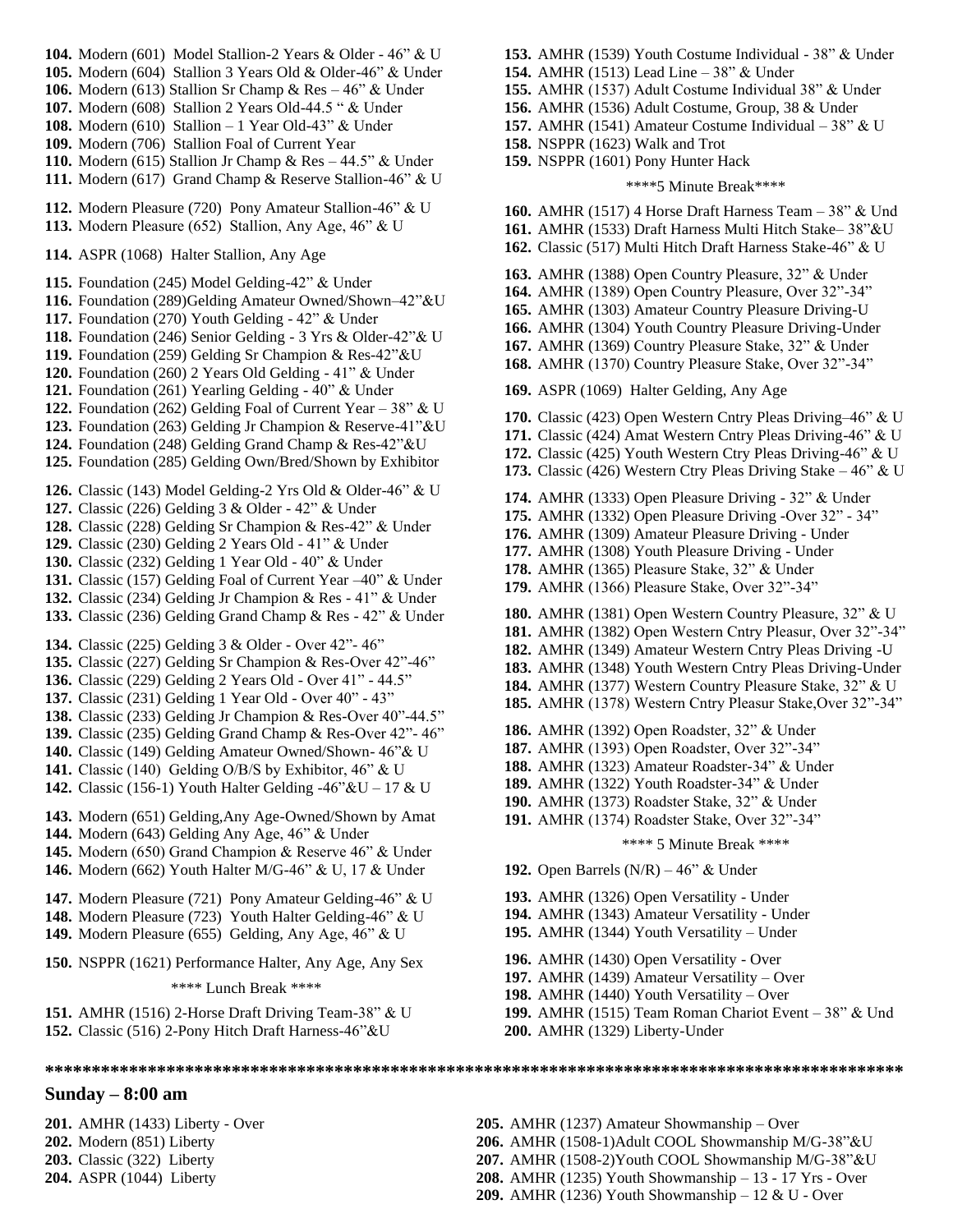- **210.** AMHR (1201) Model Stallion 2 Years & Older-Over
- **211.** AMHR (1209) Amateur Halter Stallion-Over
- **212.** AMHR (1202) Stallion 3 Years Old & Older Over
- **213.** AMHR (1203) Stallion Sr Champion & Reserve Over
- **214.** AMHR (1204) 2 Years Old Stallion Over 33" to 37"
- **215.** AMHR (1205) Yearling Stallion Over 32" to 36"
- **216.** AMHR (1206) Stallion Foal of Current Year-Over 30"-32"
- **217.** AMHR (1207) Stallion Jr Champion & Reserve Over
- **218.** AMHR (1208) Stallion Grand Champ & Reserve Over
- **219.** AMHR (1575) Western Stock Halter Stallion Over
- **220.** AMHR (1261) Stallion Own/Bred/Shown By Exh Over
- **221.** AMHR (1210) Model Gelding-2 Years Old & Older-Over
- **222.** AMHR (1218) Amateur Halter Gelding Over
- **223.** AMHR (1211) Aged Gelding 3 Yrs Old & Older Over
- **224.** AMHR (1212) Gelding Sr Champion & Reserve Over
- **225.** AMHR (1213) Gelding 2 Years Old Over 33" to 37"
- **226.** AMHR (1214) Gelding Yearling Over 32" to 36" **227.** AMHR (1215) Gelding Foal of Current Yr - Over 30"-32"
- **228.** AMHR (1216) Gelding Jr Champion & Reserve Over
- **229.** AMHR (1217) Gelding Grand Champ & Reserve Over
- **230.** AMHR (1573) Western Stock Halter Gelding Over
- **231.** AMHR (1263) Gelding Own/Bred/Shown By Exh Over
- **232.** AMHR (1238) Youth Halter Gelding -Over
- 
- **233.** AMHR (1229) Solid Color Stallion/Gelding Over
- **234.** AMHR (1231) Multi Color Stallion/Gelding Over

\*\*\*\*5 Minute Break\*\*\*\*

- **235.** AMHR (1219) Model Mare-2 years Old & Older-Over
- **236.** AMHR (1507) COOL Halter M/G, Any Age 38" & U
- **237.** AMHR (1227) Amateur Halter Mare-Over
- **238.** AMHR (1220) Aged Mare-3 Years Old & Older-Over
- **239.** AMHR (1221) Mare Senior Champion & Reserve-Over
- **240.** AMHR (1222) 2 Years Old-Over 33 to 37"
- **241.** AMHR (1223) Mare Yearling-Over 32" to 36"
- **242.** AMHR (1224) Mare Foal of Current Year-Over 30" to 32"
- **243.** AMHR (1225) Mare Junior Champion & Reserve-Over
- **244.** AMHR (1226) Mare Grand Champion & Reserve-Over
- **245.** AMHR (1571) Western Stock Halter Mare Over
- **246.** AMHR (1577) Wstrn Stk Hltr Grand Champ/Res S/G/M Over
- **247.** AMHR (1587) Amat Western Stock Halter S/G/M Over
- **248.** AMHR (1262) Mare Owned/Bred/Shown By Exh -Over
- **249.** AMHR (1228) Youth Halter Mare -Over
- **250.** AMHR (1230) Solid Color Mare-Over
- **251.** AMHR (1232) Multi Color Mare-Over
- **252.** AMHR (1501) Get of Sire 38" & Under
- **253.** AMHR (1502) Produce of Dam 38" & Under
- **254.** Classic (264) Open Showmanship 46" & Under
- **255.** Classic (265) Amateur Showmanship 46" & Under
- **256.** Classic (128) Youth Showmanship 13 to 17 Years
- **257.** Modern (698) Amateur Showmanship 46" & Under
- **258.** Modern (666) Youth Showmanship 13 to 17 46" & U
- **259.** Modern (665) Youth Showmanship 12 & Und 46"&U
- **260.** Foundation (241) Model Mare-42" & Under
- **261.** Foundation (288) Mare Amateur Owned & Shown-42"&U
- **262.** Foundation (271) Youth Mare 42" & Under
- **263.** Foundation (242) Senior Mare-3 Years & Older 42" & U
- **264.** Foundation (254) Mare Sr Champion & Reserve 42" & U
- **265.** Foundation (255) 2 Year Old Mare-41" & Under
- **266.** Foundation (256) Yearling Mare-40" & Under
- **267.** Foundation (257) Mare Foal of Current Year 38" & Und
- **268.** Foundation (258) Mare Jr Champion & Reserve-41" & U
- **269.** Foundation (244) Mare Grand Champ & Res 42" & U
- **270.** Foundation (286) Mare Owned/Bred/Shown by Exhibitor
- **271.** Foundation (276) Get of Sire
- **272.** Foundation (275) Produce of Dam
- **273.** Classic (118) Model Mare-2 yrs Old & Older-46" & U
- **274.** Classic (214) Mare 3 & Older 42" & Under
- **275.** Classic (216) Mare Sr Champion & Res 42" & Under
- **276.** Classic (218) Mare 2 Years Old 41" & Under
- **277.** Classic (220) Mare 1 Year Old 40" & Under
- **278.** Classic (123) Mare Foal of Current Year –40" & Under
- **279.** Classic (222) Mare Jr Champion & Res 41" & Under
- **280.** Classic (224) Mare Grand Champion & Res- 42"& Under
- **281.** Classic (213) Mare 3 & Older Over 42"- 46"
- **282.** Classic (124) Broodmare (Wet) 3 Yrs & Older 46" & U
- **283.** Classic (215) Mare Sr Champion & Res-Over 42"- 46"
- **284.** Classic (217) Mare 2 Years Old Over 41" 44.5"
- **285.** Classic (219) Mare 1 Year Old Over 40" 43"
- **286.** Classic (221) Mare Jr Champion & Res Over 40" 44.5"
- **287.** Classic (223) Mare Grand Champion & Res-Over 42"-46"
- **288.** Classic (148) Mare Halter Amat Owned/Shown-46" & U
- **289.** Classic (141) Mare, 46" & U–Own/Bred/Shown by Exh
- **290.** Classic (156-2) Youth Halter Mare 46" & U 17 & U
- **291.** Classic (153) Solid Color Stallion/Mare/Gelding-46" & U
- **292.** Classic (152) Multi Color Stallion/Mare/Gelding-46" & U
- **293.** Classic (132) Get of Sire-46" & Under
- **294.** Classic (133) Produce of Dam-46" & Under
- **295.** Modern (620) Model Mare-2 Years Old & Older-46" & U
- **296.** Modern (623) Mare 3 Years Old & Older-46" & Under
- **297.** Modern (634) Mare Sr Champ & Res 46" & Under
- **298.** Modern (627) Mare 2 Year Old-44.5" & Under
- **299.** Modern (629) Mare 1 Year Old 43" & Under
- **300.** Modern (715) Mare Foal of Current Year
- **301.** Modern (636) Mare Jr Champ & Res 44.5" & Under
- **302.** Modern (638) Mare Grand Champion & Reserve-46" & U
- **303.** Modern Pleasure (722) Pony Amateur Halter Mare-46"&U
- **304.** Modern Pleasure (724) Pony Youth Halter Mare-46" & U
- **305.** Modern Pleasure (658) Mare, Any Age, 46"&U
- **306.** Modern Pleasure (661) Pony Grand Champ & Res-46"&U

\*\*\*\* Lunch Break \*\*\*\*

**315.** AMHR (1523) COOL Jumper – M/G Any Age – 38'' & U **316.** Classic (319) Adult Jumper In Hand - 46" & Under **317.** Classic (356) Amateur Jumper in Hand - 46" & Under **318.** Classic (351) Youth Jumper in Hand - 46" & Under

**325.** AMHR (1522) COOL Hunter – M/G Any Age – 38'' & U

**307.** ASPR (1070) Halter Mare, Any Age

**309.** AMHR (1317) Adult Jumper – Under **310.** AMHR (1342) Amateur Jumper – Under **311.** AMHR (1318) Youth Jumper – Under **312.** AMHR (1417) Adult Jumper – Over **313.** AMHR (1438) Amateur Jumper – Over **314.** AMHR (1418) Youth Jumper - Over

**319.** AMHR (1315) Open Hunter – Under **320.** AMHR (1341) Amateur Hunter - Under **321.** AMHR (1316) Youth Hunter – Under **322.** AMHR (1415) Open Hunter – Over **323.** AMHR (1437) Amateur Hunter – Over **324.** AMHR (1416) Youth Hunter - Over

**308.** ASPR (1071) Grand Champion S/M/G, Any Age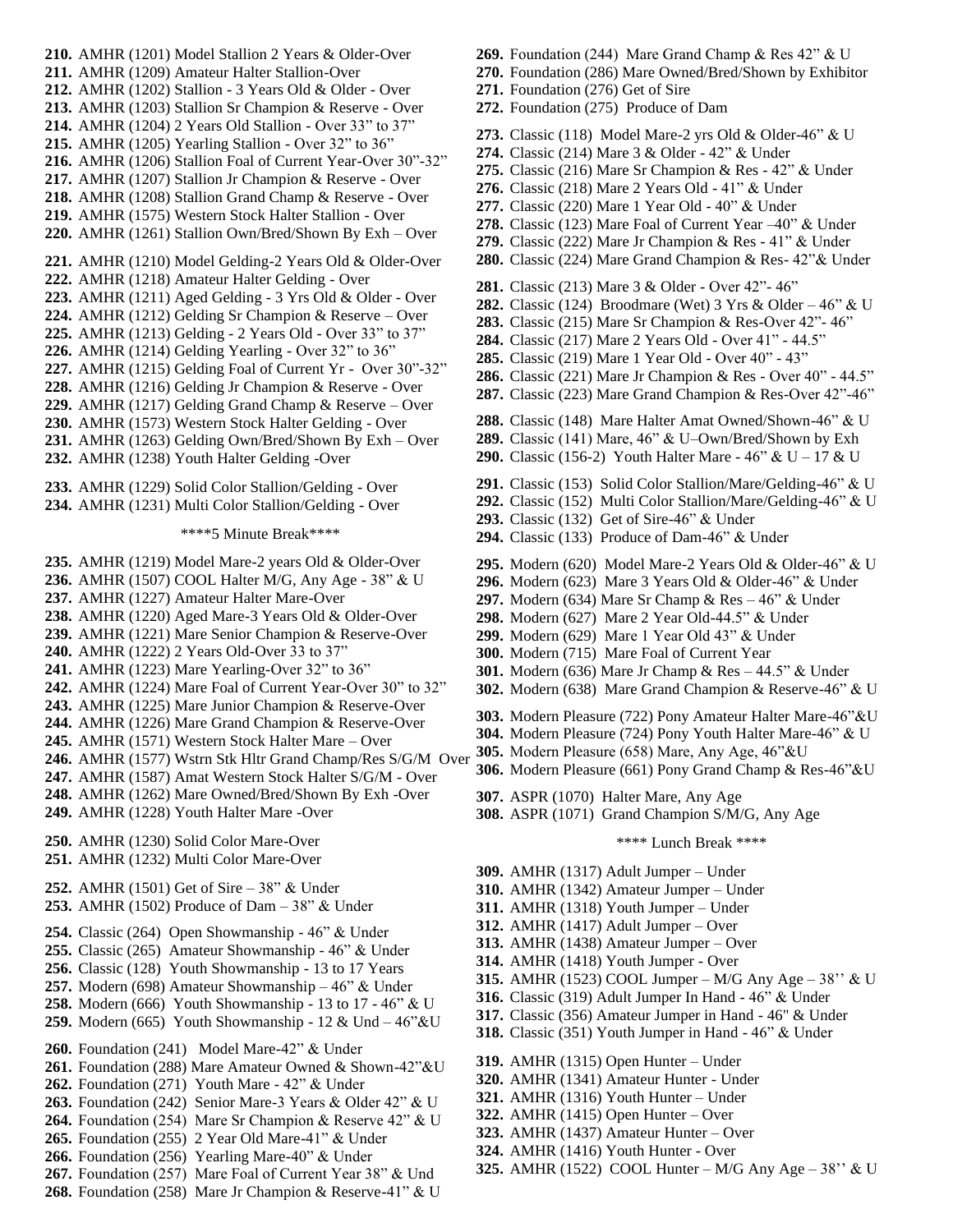- **326.** Classic (317) Hunter in Hand 46" & Under
- **327.** Classic (355) Amateur Hunter in Hand 46" & Under
- **328.** Classic (350) Youth Hunter in Hand 46" & Under
- **329.** ASPR (1098) Carriage Driving
- **330.** ASPR (1099) Carriage Driving Stake
- **331.** NSPPR (1622)Carriage Driving
- **332.** AMHR (1514) Single Roman Chariot Event 38" & Und

\*\*\*\*5 Minute Break \*\*\*\*

- **333.** Modern (804) Harness, Junior Pony
- **334.** Modern (856) Harness Open 46" & Under
- **335.** Modern (858) Harness Stake-46" & Under
- **336.** Foundation (277) Open Country Pleas Driving 42"&Und
- **337.** Foundation (278) Amateur Country Pleas Driving 42"&U
- **338.** Foundation (279) Youth Country Pleas Driving 42"&Und
- **339.** Foundation (283) Country Pleas Driving Stake-42" & Und
- **340.** ASPR (1080) Harness, Junior Pony
- **341.** ASPR (1054) Open Harness
- **342.** ASPR (1055) Amateur Harness
- **343.** ASPR (1056) Harness Stake
- **344.** Modern (819) Formal Open Driving 46" & Und
- **345.** Modern (821) Amateur Formal Driving-46" & U
- **346.** Modern (825) Formal Driving Stake-46" & Und
- **347.** Modern (828) Jr Pony Cntry Pleas Driving 46" & Under (Pony 2-4 Years Of Age)
- **348.** Modern (826) Open Country Pleasure Driving, 46"&Und
- **349.** Modern (831) Youth Country Pleasure Driving, 46"&Und
- **350.** Modern (834) Country Pleasure Driving Stake, 46"&Und
- **351.** Classic (342) Open Country Pleasure Driving 46" & U
- **352.** Classic (343) Amateur Country Pleasure Driving 46"&U
- **353.** Classic (344) Youth Country Pleasure Driving 46'' & U
- **354.** Classic (348) Country Pleasure Driving Stake 46" & U
- **355.** ASPR (1082) Open Country Pleasure Driving
- **356.** ASPR (1089) Amateur Country Pleasure Driving
- **357.** ASPR (1083) Country Pleasure Driving Stake
- **358.** Modern (872) Jr Pony Pleas Driving, 46"&U(Pony 2-4 yrs old)
- **359.** Modern (867) Open Pleasure Driving, 46" & Und
- **360.** Modern (868) Youth Pleasure Driving, 46" & Und
- **361.** Modern (871) Pleasure Driving Stake, 46" & Und
- **362.** AMHR (1401) Open Country Pleasure Driving Over
- **363.** AMHR (1403) Amateur Country Pleasure Driving Over
- **364.** AMHR (1404) Youth Country Pleasure Driving Over
- **365.** AMHR (1402) Country Pleasure Driving Stake-Over
- 
- **367.** Classic (321) Costume 46" & Under
- **368.** AMHR (1443) Open Western Ctry Pleas Driving Over
- **369.** AMHR (1446) Amateur Western Ctry Pleas Driving-Over
- **370.** AMHR (1445) Youth Western Ctry Pleas Driving-Over
- **371.** AMHR (1444) Western Country Pleas Driving Stake-Over
- **372.** AMHR (1527) COOL Wstrn Ctry Pleas Driving 38" & Und
- **373.** ASPR (1051) Open Pleasure Driving
- **374.** ASPR (1052) Amateur Pleasure Driving
- **375.** ASPR (1053) Pleasure Driving Stake-46" & Under
- **376.** AMHR (1407) Open Pleasure Driving Over
- **377.** AMHR (1409) Amateur Pleasure Driving Over
- **378.** AMHR (1408) Youth Pleasure Driving Over
- **379.** AMHR (1410) Pleasure Driving Stake-Over
- **380.** AMHR (1509) COOL Pleasure Driving M/G Any Age
- **381.** Classic (301) Open Pleasure Driving 46" & Under
- **382.** Classic (303) Pleasure Driving Limit 46" & Under
- **383.** Classic (312) Amateur Pleasure Driving-46" & Under
- **384.** Classic (302) Youth Pleasure Driving 46" & Under
- **385.** Classic (304) Pleasure Driving Stake 46" & Under
- **386.** AMHR (1411) Open Roadster-Over 34"-38"
- **387.** AMHR (1425) Amateur Roadster-Over 34"-38"
- **388.** AMHR (1424) Youth Roadster-Over 34"-38"
- **389.** AMHR (1412) Roadster Stake-Over 34"-38"
- **390.** AMHR (1511) COOL Roadster Mare/Gelding 38" & U
- **391.** ASPR (1057) Open Roadster
- **392.** ASPR (1058) Amateur Roadster
- **393.** ASPR (1059) Roadster Stake
- **394.** Classic (323) Open Roadster-46" & Under
- **395.** Classic (357) Amateur Roadster-46" & Under
- **396.** Classic (326) Roadster Stake-46" & Under
- **397.** Foundation (290) Open Roadster, 42" & Under
- **398.** Foundation (291) Roadster Stake, 42" & Under
- **399.** Modern (857) Roadster Open 46" & Under
- **400.** Modern (837) Roadster Amateur to drive 46" & Under
- **401.** Modern (859) Roadster Stake-46" & Under
- **402.** AMHR (1559) Carriage Driving 38" & Under
- **403.** AMHR (1564) Carriage Driving Stake 38" & Under
- **404.** AMHR (1562) Carriage Working 38" & Under
- **405.** AMHR (1561) Carriage Reinsmanship 38" & Under
- **406.** Classic (311) Carriage Driving 46" & Under
- **407.** Classic (371) Carriage Driving Stake 46" & Under
- **408.** Classic (340) Carriage Working 46" & Under
- **366.** AMHR (1510) COOL Country Pleasure Driving M/G Any Age **409.** Classic (314) Carriage Reinsmanship 46" & Under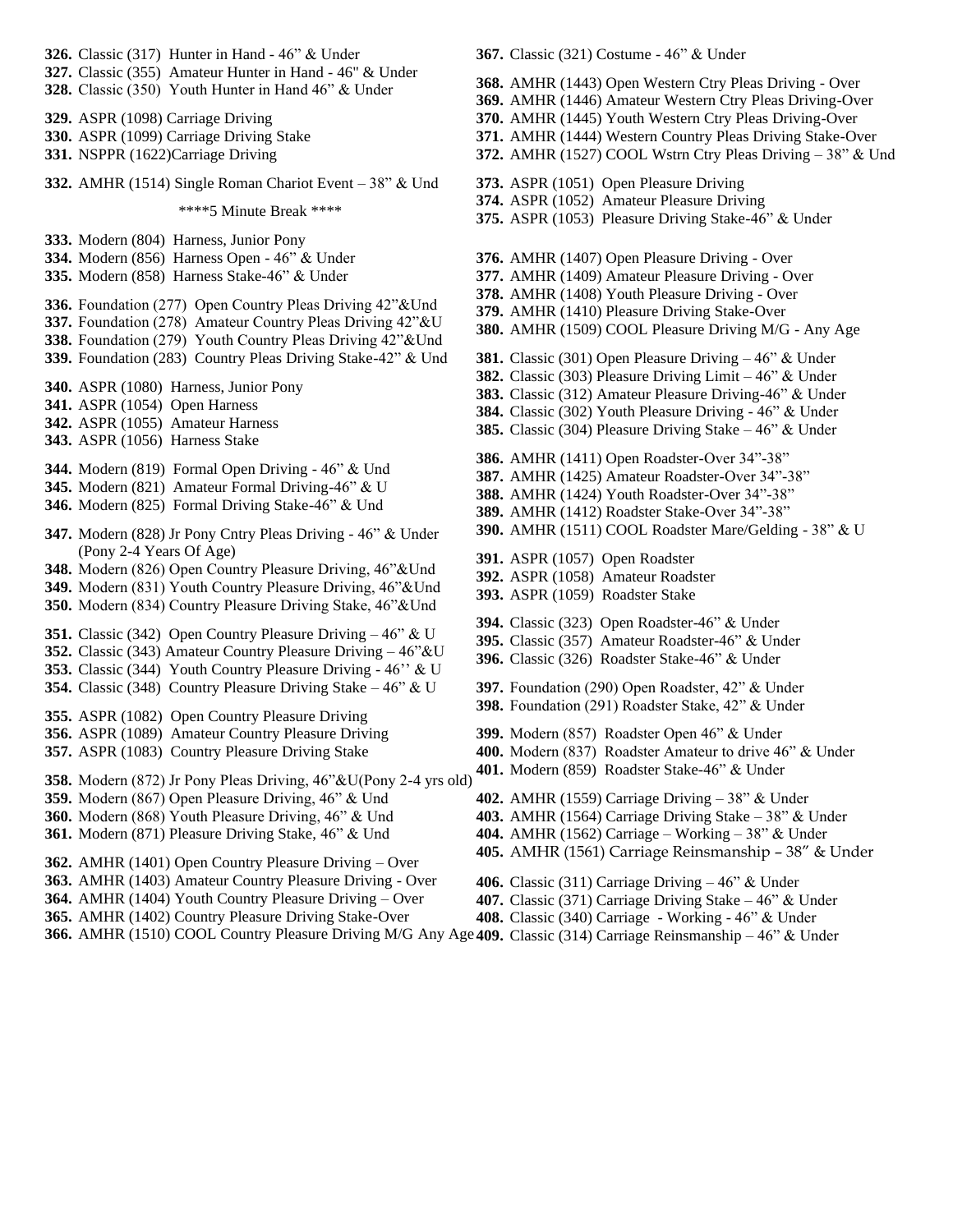#### *Non-Rated Class Description*

#### **Barrels -**

Equipment shall be light harness with breast collar. Whips, overchecks or side checks, breeching or thimbles may be used at the option of the exhibitor.

Any suitable two (2) or four (4) -wheeled vehicle may be used.

Hats or safety helmets are recommended, but are at the exhibitor's option. **All Youth Exhibitors MUST wear a helmet.** Course - Three barrels shall be placed to form an isosceles triangle. Barrels shall be of the size of a fifty-five gallon drum and shall contain no sharp edges, either on the inside or the outside. Each shall be easily distinguished from the background. The Timing Line is imaginary and shall be indicated by cones. Timing of all entries shall be done by the Show Steward with a stop watch.

Course to be completed at a trot. The driver shall have two (2) options to complete the course: a) Cross the timing line, circle barrel one (1) clockwise, circle barrel two (2) counter-clockwise, circle barrel three (3) counter-clockwise and cross timing line, **OR** b) Cross the timing line, circle barrel two (2) counter-clockwise, circle barrel one (1) clockwise, circle barrel three (3) clockwise, and cross timing line.

Show Management shall designate the order in which the entries shall compete. Not more than one entry shall be in the ring at one time.

An exhibitor shall be considered "on course" once any part of the horse/pony crosses the starting line, and until every part of the horse/pony crosses the finish line after completing the course.

Penalties - 1. A five-second (5) penalty shall be assessed for each obstacle knocked down, The exhibitor must remain on course as if the obstacle were still standing; 2. Horses/ponies cantering or galloping more than three (3) strides between any two (2) points on the course will be penalized five (5) seconds for each occurrence.

Start and Finish – The gate will close once the horse is in the arena. The gate must remain closed and the horse/pony come to a halt or walk inside the arena before the gate is again opened. The exhibitor shall be signaled when the judge and timing officials are ready, shall cross the timing line and begin the course. Starting and finishing time shall be taken the instant any part of the entry crosses the timing line.

Ties to be broken with a runoff, or by flip of coin if agreed to by contestants.

Disqualifications – Any of the following infractions shall disqualify an entry:

1. Failure to begin course within one (1) minute after ready signal.

- 2. Any deviation from the pattern.
- 3. Entry being unruly or out of control.
- 4. Any kind of inhumane treatment whether or not specifically mentioned in this rule.
- 5. Excessive use of whip
- 6. Failure of entry to leave the ring immediately upon notification by the judge of disqualification

7. An exhibitor walking a horse/pony through the entire course in order to qualify for a placing position. Breakage – If tack or equipment should break while negotiating the course, and the difficulty prevents completion of the

course, the entry shall be disqualified. Should the entry be able to continue the course despite the difficulty and without cruelty, it may continue without penalty.